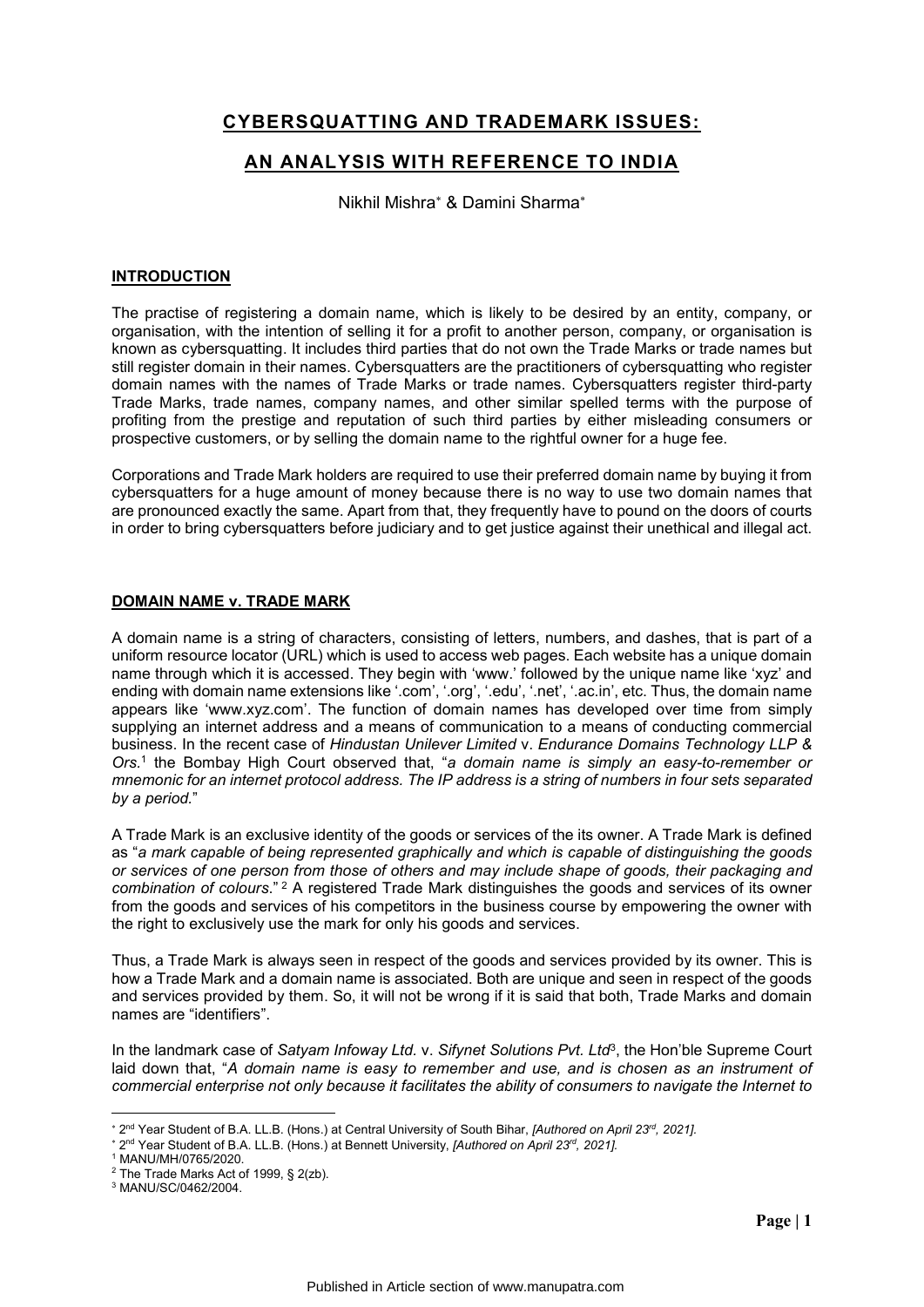*find websites they are looking for, but also at the same time, serves to identify and distinguish the business itself, or its goods or services, and to specify its corresponding online Internet location. Consequently, a domain name as an address must, of necessity, be peculiar and unique and where a domain name is used in connection with a business, the value of maintaining an exclusive identity becomes critical.*"

A Trade Mark and a domain name differs in the ways they are registered. Registration of a Trade Mark goes through a complex process stretching over a long duration whereas a domain name is registered within less than an hour by spending just a few bucks. The registration process of a domain name is what because of which the issue of cybersquatting is into practice.

## **PROTECTION OF DOMAIN NAMES AS TRADE MARKS**

Domain names can be registered and protected as a Trade Mark provided that it fulfils all the conditions which are required in order to be registered as a Trade Mark. So, a domain name which is unique, distinctive and distinguishes the goods and services offered by its owner from others, can be registered and protected as a Trade Mark. It must fulfil criteria like it should not be misleading, confusing or deceiving to consumers of other corporations engaged in similar business course. With reference to registration of domain names as Trade Marks when the question was raised whether a domain name can be said to be a word or name which is capable of distinguishing the subject of trade or service made available to potential users of the internet, the Supreme Court of India in *Satyam Infoway Ltd.* v. *Sifynet Solutions*<sup>4</sup> answered positively and held that "*the domain name not only serves as an address for internet communication but also identifies the specific internet site. In the commercial field, each domain name owner provides information/services which are associated with such domain name. Thus a domain name may pertain to provision of services within the meaning of Section 2(z)*."

As a result, a domain name may be licenced and covered as a Trade Mark if it relates to the provision of services under the scope of Section 2(z) of The Trade Marks Act, 1999. Following registration, the Trade Mark owner will be granted all of the privileges that are normally granted to Trade Mark owners in the Indian subcontinent. These right will also include the right to sue for infringement and rights of action against any person for passing off.

- *Right to sue for infringement:* The owner of a Trade Mark would have the exclusive right to use the Trade Mark in relation to the products or services for which the Trade Mark has been licenced, as well as the ability to seek redress in the event of infringement.<sup>5</sup> If an individual other than the Trade Mark owner uses a domain name that is licenced as a Trade Mark without permission, he will be held responsible for Trade Mark infringement under Section 29 of the Trade Marks Act, 1999.
- *Rights of action against any person for passing off:* If certain requirements are met, an owner whose mark is not licenced as a Trade Mark may also get benefit of protection of his mark. First and foremost, the Trade Mark owner should develop goodwill or a reputation for his product. Second, the owner of Trade Mark has to show that someone else has misrepresented his products and it is either misleading or will be misleading the relevant public, and third, the Trade Mark owner is needed to show that a loss has been caused to his own goods and services as a result of the defendant's goods and services being mistaken for the plaintiff's.<sup>6</sup>

## **UNIFORM DOMAIN NAME DISPUTE RESOLUTION POLICY (UDRP)**

When we look for the policies which can be followed to resolve the disputes or cases of domain name, the UDRP is the answer. This policy has been adopted to resolve the disputes over domain names between the registrants of domain name and the complainant on the ground of foul use or owning of domain name or registration harming the enterprises or corporation in a way or other. Under this policy,

<u>.</u>

<sup>4</sup> *See id.*

<sup>5</sup> *Supra* note 2, § 2(m).

<sup>6</sup> Reckitt and Colman Products Ltd. v. Borden Inc. and Ors., MANU/UKHL/0012/1990.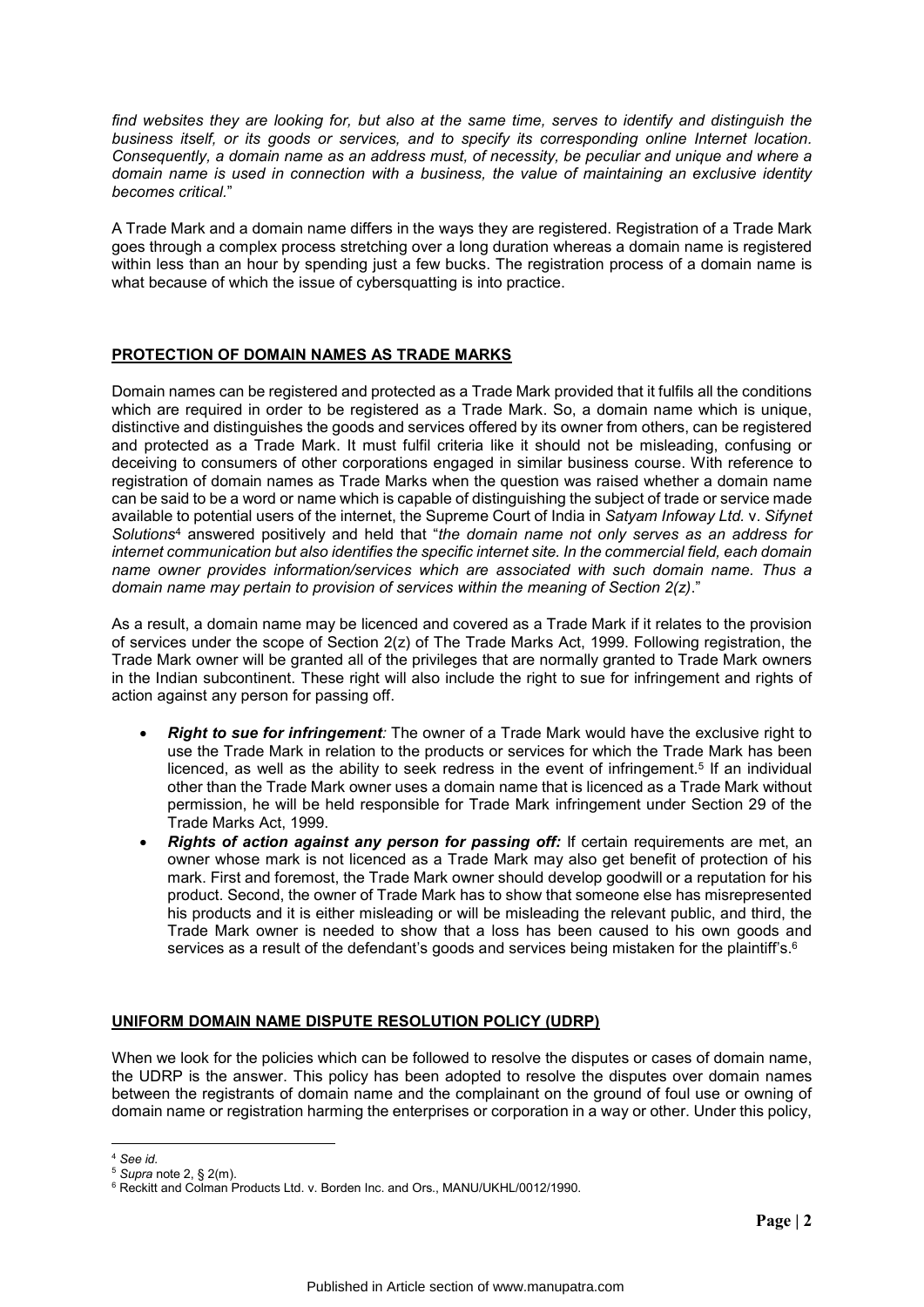the domain name disputes which can be resolved both, generic top level domains such as '.com', '.org', etc.; and country code top level domains such as '.au', '.eu', etc. with the condition that the concerned nation is a follower of the policy on a voluntary basis.7 This policy provides for the arbitration of disputes relating to domain names. It is important to know that India is not a follower of this policy. So, disputes of domain name with extension '.in', can't be resolved through this policy.

If a Trade Mark owner believes that registration of any domain name is infringing his Trade Mark, he, under the UDRP, may bring a complaint and initiate a proceeding.<sup>8</sup> To resolve a dispute, a suit needs to be filed before a service provider of dispute resolution giving all the required details.<sup>9</sup> For the gTLDs, a dispute resolution service providers (e.g., WIPO) are officially recognized by ICANN, the body which established this policy. Unlike gTLDs, a dispute resolution service provider for ccTLDs is officially recognized by the administrating body of the concerned ccTLD.10 The grounds on which a complain can be brought are:11

- i) the complainant considers that his registered Trade Mark or service mark is getting infringed due to a domain name being identical or confusing similar.
- ii) the person who has registered and is owning the domain name is having no rights or genuine interest in it; and
- iii) the person who has registered and is using the domain name in bad faith.

When the proceedings will start, the third party which has brought the suit will have to prove that each of the above mentioned three required grounds and reasons are present and form the basis of his complaint.12 The panel of arbitrators is not allowed to deliver any monetary verdict of the dispute. <sup>13</sup> So, as the remedy available under this policy, the domain name will either be transferred or the registration will be cancelled, or the case will be dismissed on the lack of appropriate reasons or grounds.

When we look into the service providers of dispute resolution under this policy which are recognized by the establishing body of the policy, i.e., ICANN, then WIPO comes out as one of the key service providers. Disputes are resolved on fast track basis under this organisation. It can be understood by their rule itself that it usually takes not more than two months to resolve a dispute. The organisation does not go for physical proceedings except in certain cases and conducts it online and thus, the disputes get resolved at very low fees.<sup>14</sup>

## **LAWS ON CYBERSQUATTING IN INDIA**

In India, unlike many developed countries, there is no law which can provide protection for domain names. So, cases of cybersquatting are settled under the Trade Marks Act, 1999. Acknowledging the gap in such specific issues due the absence of specific law, courts in India extend the domain of the Trade Marks Act, 1999 to such conflicts. The Court in case of *Satyam Infoway Ltd.* v. *Sifynet Solutions Pvt Ltd*. <sup>15</sup> observed that "*As far as India is concerned, there is no legislation which explicitly refers to dispute resolution in connection with domain names. But although the operation of the Trade Marks Act, 1999 itself is not extra territorial and may not allow for adequate protection of domain names, this does not mean that domain names are not to be legally protected to the extent possible under the laws relating to passing off.*"

-

<sup>7</sup> *WIPO Guide to the Uniform Domain Name Dispute Resolution Policy (UDRP)*, WORLD INTELLECTUAL PROPERTY ORGANISATION, https://www.wipo.int/amc/en/domains/guide/#a. (last visited Apr. 16, 2021).

<sup>8</sup> *How does the UDRP work?*, WORLD INTELLECTUAL PROPERTY ORGANISATION,

https://www.wipo.int/amc/en/center/faq/domains.html#8. (last visited Apr. 15, 2021). <sup>9</sup> *See id.*

<sup>10</sup> *WIPO Guide to the Uniform Domain Name Dispute Resolution Policy (UDRP)*, WORLD INTELLECTUAL PROPERTY ORGANISATION, https://www.wipo.int/amc/en/domains/guide/#c1. (last visited Apr. 15, 2021).

<sup>11</sup> *Uniform Domain Name Dispute Resolution Policy*, INTERNET CORPORATION FOR ASSIGNED NAMES AND NUMBERS,

https://www.icann.org/resources/pages/policy-2012-02-25-en. (last visited Apr. 15, 2021). <sup>12</sup> *See id.*

<sup>13</sup> *Can damages be awarded?*, WORLD INTELLECTUAL PROPERTY ORGANISATION,

https://www.wipo.int/amc/en/center/faq/domains.html#21. (last visited Apr. 15, 2021).

<sup>14</sup> *See id.*

<sup>15</sup> *Supra* note 3.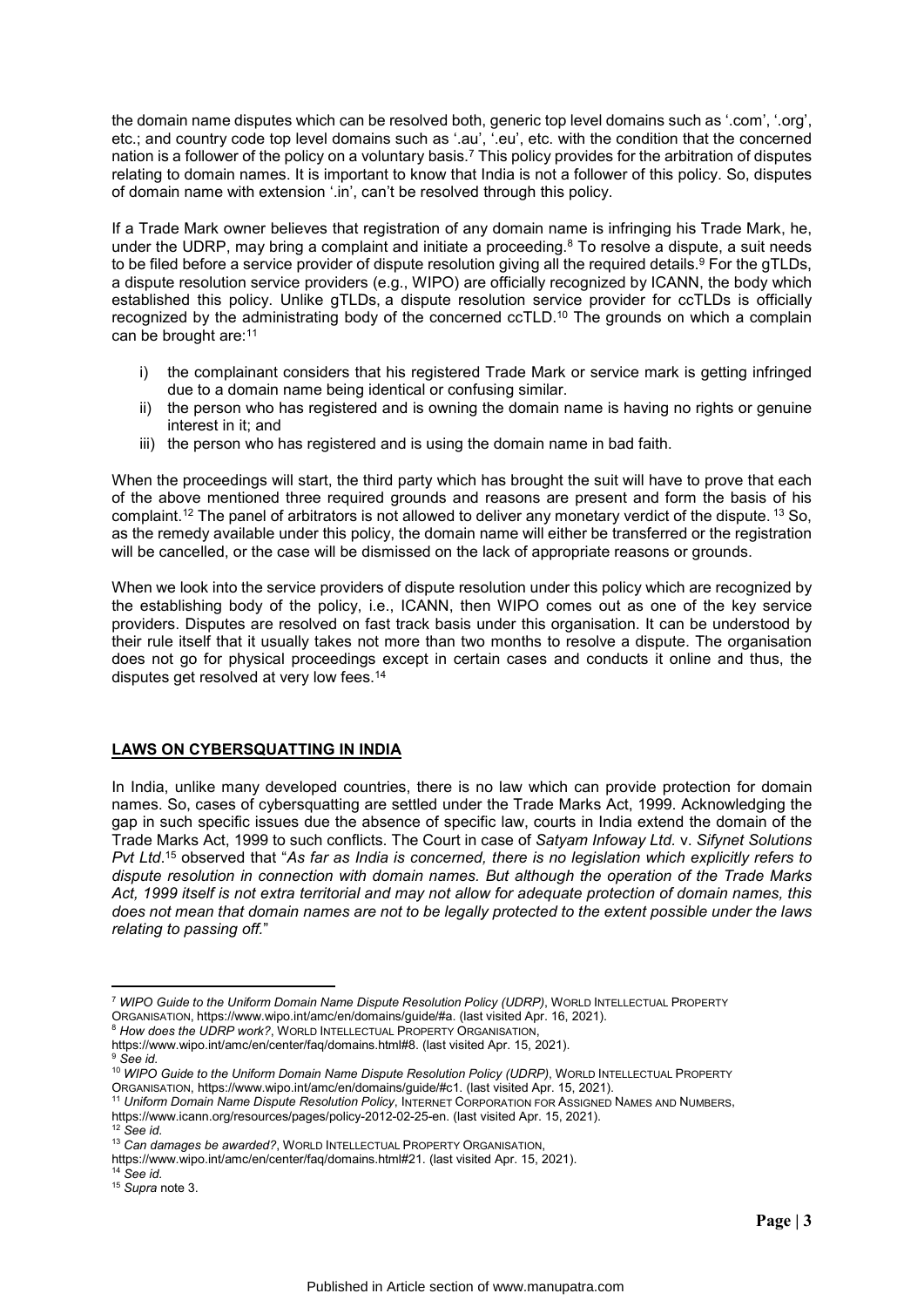**.IN Domain Name Dispute Resolution Policy (.INDRP):** There is no such thing as an exclusive rule for the protection of domain names in India. Disputes concerned to country code top level domain, which is also identified with domain name extension '.in' can be settled by this India-specific policy, which has been introduced by National Internet Exchange of India, in addition to enforcement under the Trade Marks Act. <sup>16</sup> Since India has not voluntarily accepted the UDRP, complaint of disputes involving domain names with the extension '.in' can be filed under this policy. The grounds of filing a complaint are the same as those outlined in the UDRP. The settlement procedure is identical to that of the UDRP. The registrant's domain name may be transferred or cancelled as a result of the remedies available.17 Unlike the UDRP, the arbitrator can award costs as considered appropriate under the. INDRP.18

## **LANDMARK JUDGEMENTS ON CYBERSQUATTING**

#### 1. *Yahoo Inc.* **v.** *Aakash Arora & Anr.*<sup>19</sup>

Earlier to this case, Indian judiciary has never dealt with cases of cybersquatting. In this case, the plaintiff which was an MNC was the Trade Mark holder of 'Yahoo!' and was owning a domain name 'Yahoo.com' whereas 'Yahooindia.com' was another domain name which was owned by the defendants and the later was providing similar services as like the former. The MNC brought a suit against Aakash Arora and other defendants and was seeking a permanent injunction for passing off along with an ad interim temporary injunction against Aakash Arora and other defendants which would stop them from carrying on any commercial activity on the web or otherwise under the referred domain name which was claimed to be similar by the plaintiff, the MNC or any term which is analogous to the MNC's Trade Mark.

The Court barred the defendants from using Yahoo as a Trade Mark or domain name on the web platform, as well as from using the same code as Yahoo. The Court observed that the defendants were trying to take advantage and encash the recognition of the MNC's Trade Mark and declared that registration of a domain name on the web platform should be understood as grants of lawful rights to use the registered domain name just because of the reason of its registration, the registrant can still be held guilty of infringement of claimant's owned Trade Mark.

## 2. *Aqua Minerals Limited* **v.** *Mr Pramod Borse & Anr***.** 20

It is one of the landmark judgements on the cybersquatting cases in India. In this case, the Trade Mark 'BISLERI' was registered and owned by the plaintiff, Aqua Minerals Limited and it also had copyright of uniquely written word 'BISLERI'. After applying for registration of 'bisleri.com' as a domain name, it came to their knowledge that the defendants had already illegally registered the referred domain name.

The Court observed that the defendants had registered the referred domain name in bad faith and held it amounting to an act of cybersquatting. The defendants had replied to the plaintiff that they can cancel the registration of their registered domain name if plaintiff would pay them the amount which they had spent in developing the website. The Court took it as an attack on the goodwill and reputation of Aqua Minerals Limited. Thus, the plaintiff was permitted to approach the concerned service provider to seek a transfer of the domain name.

#### 3. *Ms. Barkha Dutt* **v.** *Easyticket, Kapavarapu, Vas*<sup>21</sup>

In this case, the respondent obtained the registration of a domain with the name 'www.barkahdutt.com' on internet. The case was filed under UDRP before WIPO's Arbitration and Mediation Centre by Ms.

<sup>-</sup><sup>16</sup> .*IN Domain Name Dispute Resolution Policy*, .IN REGISTRY,

https://www.registry.in/IN%20Domain%20Name%20Dispute%20Resolution%20Policy%20%28INDRP%29. (last visited Apr.  $15.2021$ ).

<sup>17</sup> *See id.*

<sup>18</sup> *See id.*

<sup>19</sup> 1999 PTC (19) 201 Delhi.

<sup>20</sup> MANU/DE/0642/2001.

<sup>&</sup>lt;sup>21</sup> Case No. D2009-1247